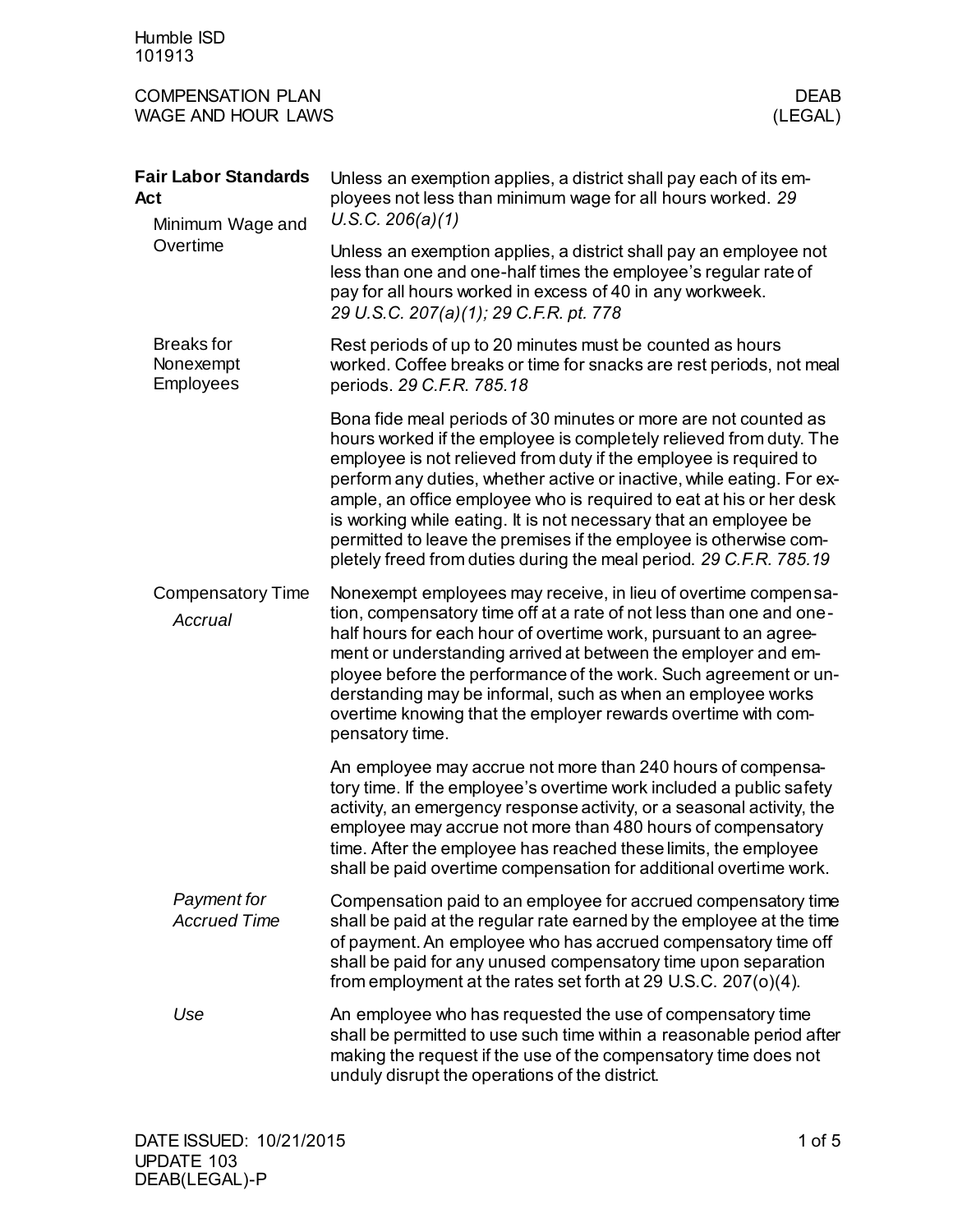Humble ISD 101913

| <b>COMPENSATION PLAN</b><br><b>WAGE AND HOUR LAWS</b> |                                                                                                                                                                                                                                                                                                                                                                                                                                                                                     |                                                                                                                                                                                                                                                                                                                                                                                                                 | <b>DEAB</b><br>(LEGAL) |  |  |
|-------------------------------------------------------|-------------------------------------------------------------------------------------------------------------------------------------------------------------------------------------------------------------------------------------------------------------------------------------------------------------------------------------------------------------------------------------------------------------------------------------------------------------------------------------|-----------------------------------------------------------------------------------------------------------------------------------------------------------------------------------------------------------------------------------------------------------------------------------------------------------------------------------------------------------------------------------------------------------------|------------------------|--|--|
|                                                       |                                                                                                                                                                                                                                                                                                                                                                                                                                                                                     | The Fair Labor Standards Act (FLSA) does not prohibit a district<br>from compelling the use of accrued compensatory time.                                                                                                                                                                                                                                                                                       |                        |  |  |
|                                                       | 29 U.S.C. 207(o); Christensen v. Harris County, 529 U.S. 576<br>(2000); Houston Police Officers' Union v. City of Houston, 330 F.3d<br>298 (5th Cir. 2003)                                                                                                                                                                                                                                                                                                                          |                                                                                                                                                                                                                                                                                                                                                                                                                 |                        |  |  |
| <b>Exempt Employees</b>                               |                                                                                                                                                                                                                                                                                                                                                                                                                                                                                     | The minimum wage and overtime provisions do not apply to any<br>employee employed in a bona fide executive, administrative, or<br>professional capacity. 29 U.S.C. 213(a)(1)                                                                                                                                                                                                                                    |                        |  |  |
| Academic<br><b>Administrators</b>                     |                                                                                                                                                                                                                                                                                                                                                                                                                                                                                     | The term "employee employed in a bona fide administrative capac-<br>ity" includes an employee:                                                                                                                                                                                                                                                                                                                  |                        |  |  |
|                                                       | 1.                                                                                                                                                                                                                                                                                                                                                                                                                                                                                  | Compensated for services on a salary or fee basis at a rate of<br>not less than \$455 per week exclusive of board, lodging, or<br>other facilities, or on a salary basis that is at least equal to the<br>entrance salary for teachers in the district by which employed;<br>and                                                                                                                                |                        |  |  |
|                                                       | 2.                                                                                                                                                                                                                                                                                                                                                                                                                                                                                  | Whose primary duty is performing administrative functions di-<br>rectly related to academic instruction or training in a district or<br>department or subdivision thereof.                                                                                                                                                                                                                                      |                        |  |  |
|                                                       | "Performing administrative functions directly related to academic<br>instruction or training" means work related to the academic opera-<br>tions and functions in a school rather than to administration along<br>the lines of general business operations. Such academic adminis-<br>trative functions include operations directly in the field of education.<br>Jobs relating to areas outside the educational field are not within<br>the definition of academic administration. |                                                                                                                                                                                                                                                                                                                                                                                                                 |                        |  |  |
|                                                       |                                                                                                                                                                                                                                                                                                                                                                                                                                                                                     | Employees engaged in academic administrative functions include:                                                                                                                                                                                                                                                                                                                                                 |                        |  |  |
|                                                       | 1.                                                                                                                                                                                                                                                                                                                                                                                                                                                                                  | The superintendent or other head of an elementary or sec-<br>ondary school system, and any assistants, responsible for ad-<br>ministration of such matters as curriculum, quality and meth-<br>ods of instructing, measuring and testing the learning<br>potential and achievement of students, establishing and main-<br>taining academic and grading standards, and other aspects of<br>the teaching program; |                        |  |  |
|                                                       | 2.                                                                                                                                                                                                                                                                                                                                                                                                                                                                                  | The principal and any vice principals responsible for the oper-<br>ation of an elementary or secondary school;                                                                                                                                                                                                                                                                                                  |                        |  |  |
|                                                       | 3.                                                                                                                                                                                                                                                                                                                                                                                                                                                                                  | Academic counselors who perform work such as administer-<br>ing school testing programs, assisting students with academic<br>problems and advising students concerning degree require-<br>ments; and                                                                                                                                                                                                            |                        |  |  |
|                                                       | 4.                                                                                                                                                                                                                                                                                                                                                                                                                                                                                  | Other employees with similar responsibilities.                                                                                                                                                                                                                                                                                                                                                                  |                        |  |  |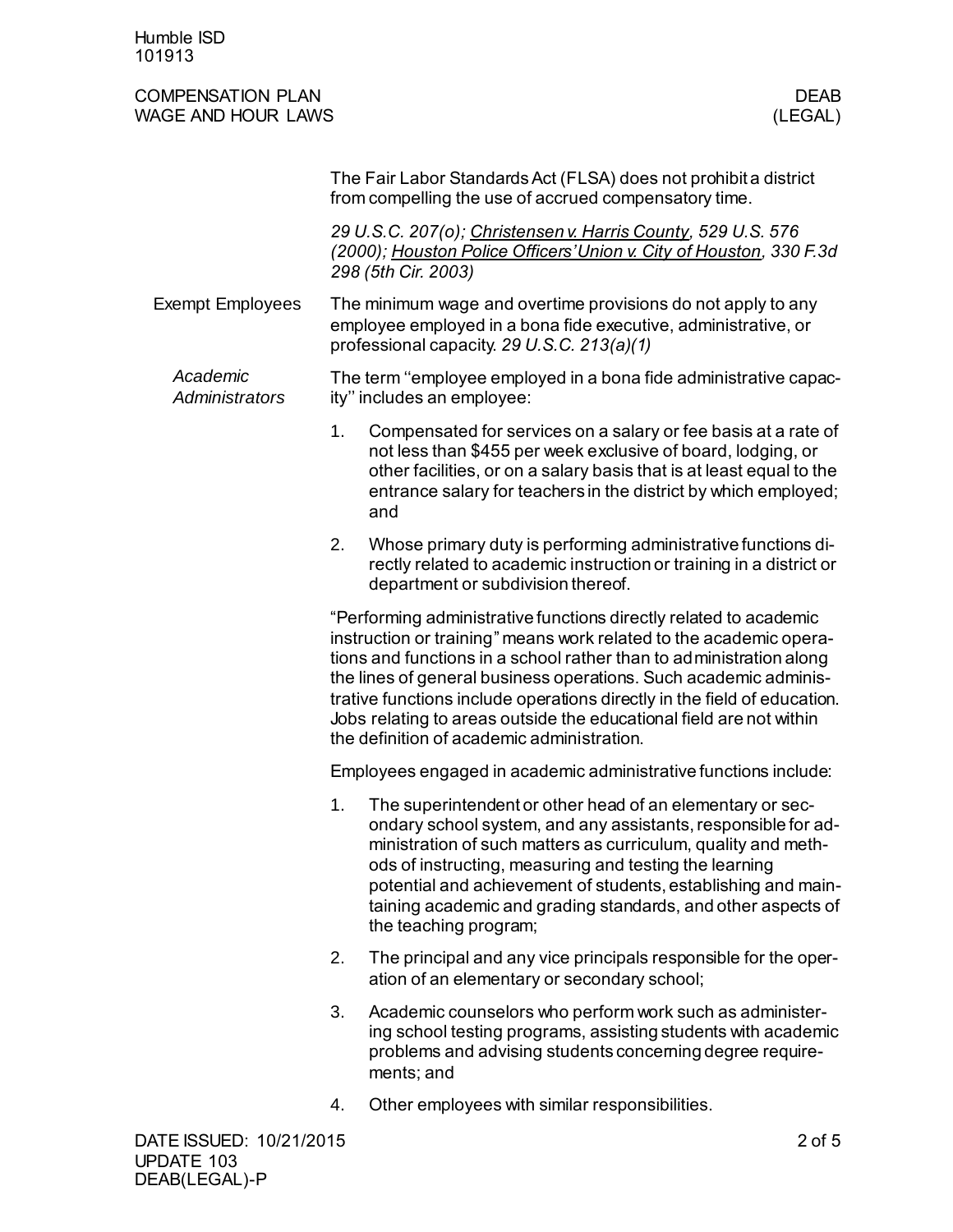Humble ISD 101913

## COMPENSATION PLAN DEAB<br>
WAGE AND HOUR LAWS (LEGAL) WAGE AND HOUR LAWS

|                                  | Jobs relating to building management and maintenance, jobs relat-<br>ing to the health of the students, and academic staff such as social<br>workers, psychologists, lunchroom managers, or dietitians do not<br>perform academic administrative functions, although such employ-<br>ees may qualify for another exemption.<br>29 C.F.R. 541.204                                                                                                                                                                                                                                                                                                                                  |  |  |  |
|----------------------------------|-----------------------------------------------------------------------------------------------------------------------------------------------------------------------------------------------------------------------------------------------------------------------------------------------------------------------------------------------------------------------------------------------------------------------------------------------------------------------------------------------------------------------------------------------------------------------------------------------------------------------------------------------------------------------------------|--|--|--|
| <b>Salary Basis</b>              | To qualify as an exempt executive, administrative, or professional<br>employee, the employee must be compensated on a salary basis,<br>unless the employee is a teacher. Subject to the exceptions listed<br>in the rule, an employee must receive the full salary for any week<br>in which the employee performs any work, without regard to the<br>number of days or hours worked. A district that makes improper de-<br>ductions from salary shall lose the exemption if the facts demon-<br>strate that the district did not intend to pay exempt employees on a<br>salary basis. 29 C.F.R. 541.600, .602(a), .603                                                            |  |  |  |
| Partial-Day<br><b>Deductions</b> | A district employee who otherwise meets the salary basis require-<br>ments shall not be disqualified from exemption on the basis that<br>the employee is paid according to a pay system established by<br>statute, ordinance, or regulation, or by a policy or practice estab-<br>lished pursuant to principles of public accountability, under which<br>the employee accrues personal leave and sick leave and which re-<br>quires the employee's pay to be reduced or the employee to be<br>placed on leave without pay for absences for personal reasons or<br>because of illness or injury of less than one workday when accrued<br>leave is not used by an employee because: |  |  |  |
|                                  | 1.<br>Permission for its use has not been sought or has been<br>sought and denied;                                                                                                                                                                                                                                                                                                                                                                                                                                                                                                                                                                                                |  |  |  |
|                                  | 2.<br>Accrued leave has been exhausted; or                                                                                                                                                                                                                                                                                                                                                                                                                                                                                                                                                                                                                                        |  |  |  |
|                                  | 3.<br>The employee chooses to use leave without pay.                                                                                                                                                                                                                                                                                                                                                                                                                                                                                                                                                                                                                              |  |  |  |
|                                  | Deductions from the pay of a district employee for absences due to<br>a budget-required furlough shall not disqualify the employee from<br>being paid on a salary basis except in the workweek in which the<br>furlough occurs and for which the employee's pay is accordingly<br>reduced.                                                                                                                                                                                                                                                                                                                                                                                        |  |  |  |
|                                  | 29 C.F.R. 541.710                                                                                                                                                                                                                                                                                                                                                                                                                                                                                                                                                                                                                                                                 |  |  |  |
| Safe Harbor<br>Policy            | If a district has a clearly communicated policy that prohibits im-<br>proper pay deductions and includes a complaint mechanism, reim-<br>burses employees for any improper deductions, and makes a good                                                                                                                                                                                                                                                                                                                                                                                                                                                                           |  |  |  |

faith commitment to comply in the future, the district will not lose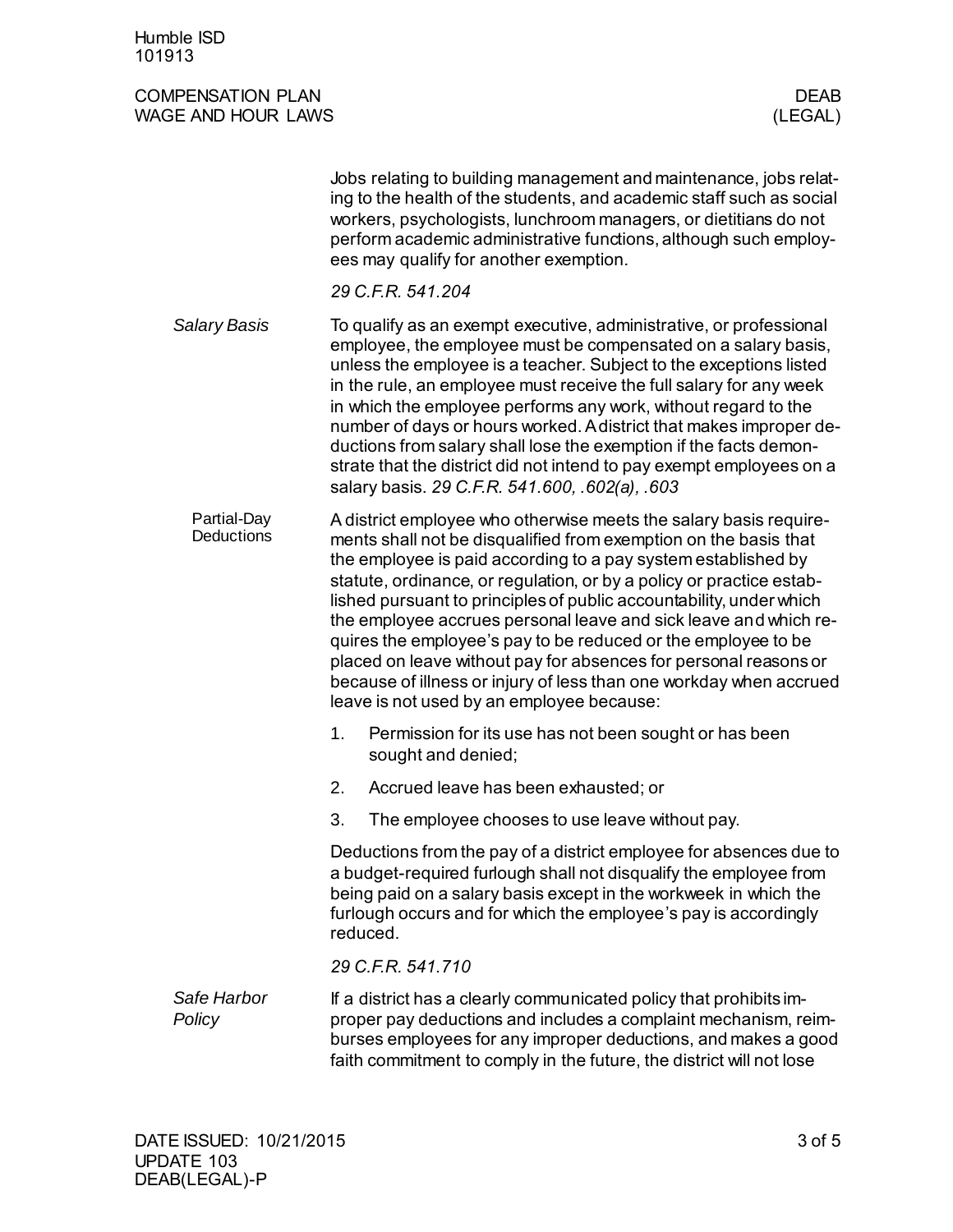## COMPENSATION PLAN **DEAB** WAGE AND HOUR LAWS (LEGAL)

the exemption unless the district willfully violates the policy by continuing to make improper deductions after receiving employee complaints.

The best evidence of a clearly communicated policy is a written policy that was distributed to employees before the improper pay deductions by, for example, providing a copy of the policy to employees upon hire, publishing the policy in an employee handbook, or publishing the policy on a district's intranet.

## *29 C.F.R. 541.603(d)*

The term ''employee employed in a bona fide professional capacity'' includes any employee with a primary duty of teaching, tutoring, instructing, or lecturing in the activity of imparting knowledge and who is employed and engaged in this activity as a teacher in an elementary or secondary school system by which the employee is employed. The salary basis requirements do not apply to teaching professionals. *Teachers*

Exempt teachers include:

- 1. Regular academic teachers;
- 2. Teachers of kindergarten or nursery school pupils;
- 3. Teachers of gifted or disabled children;
- 4. Teachers of skilled and semi-skilled trades and occupations;
- 5. Teachers engaged in automobile driving instruction;
- 6. Home economics teachers; and
- 7. Vocal or instrumental music instructors.

Those faculty members who are engaged as teachers but also spend a considerable amount of their time in extracurricular activities such as coaching athletic teams or acting as moderators or advisors in such areas as drama, speech, debate, or journalism are engaged in teaching. Such activities are a recognized part of the schools' responsibility in contributing to the educational development of the student.

The possession of an elementary or secondary teacher's certificate provides a clear means of identifying the individuals contemplated as being within the scope of the exemption for teaching professionals. Teachers who possess a teaching certificate qualify for the exemption regardless of the terminology (e.g., permanent, conditional, standard, provisional, temporary, emergency, or unlimited) used by the state to refer to different kinds of certificates. However, a teacher who is not certified may be considered for